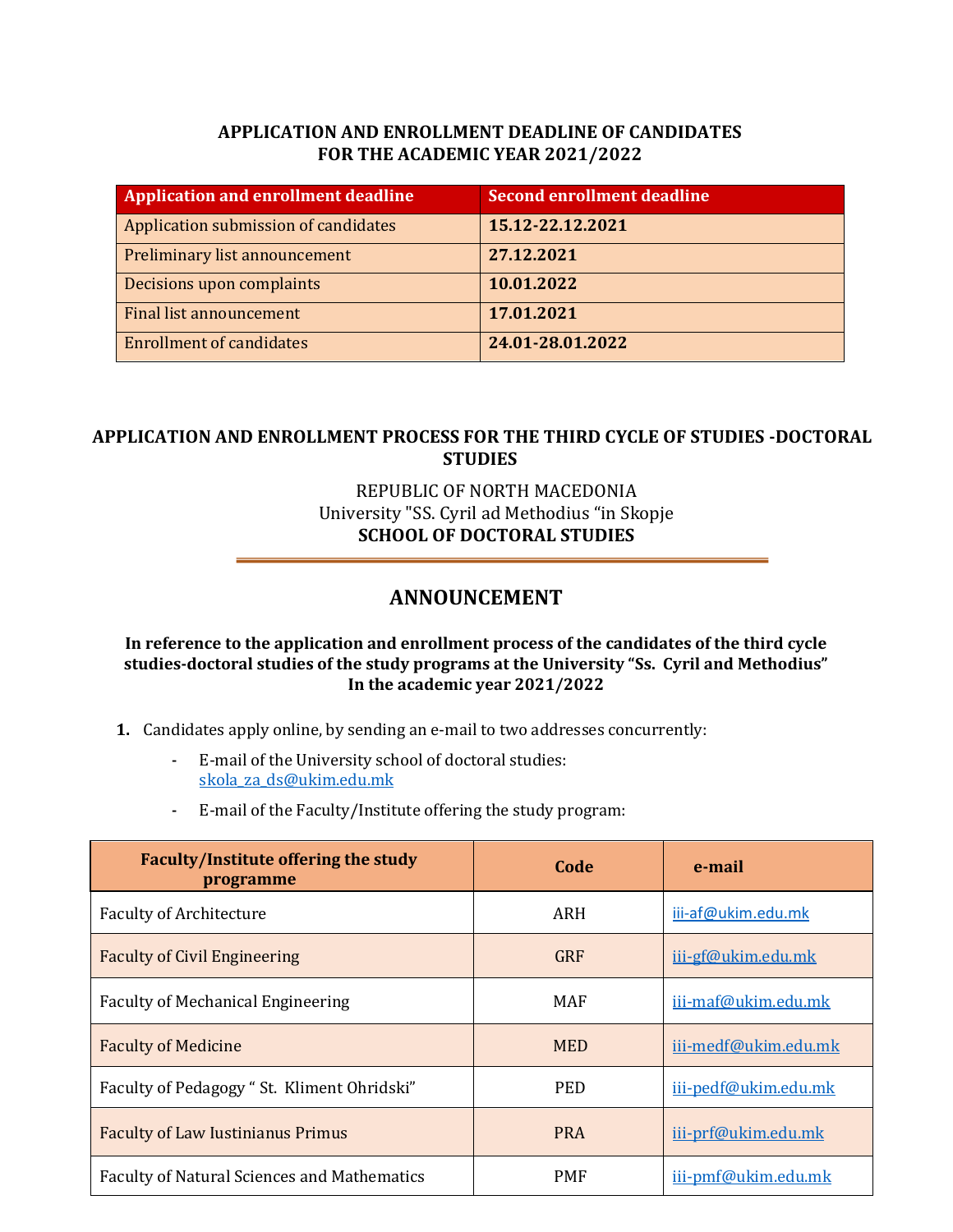| Faculty/Institute offering the study<br>programme                       | Code       | e-mail                |
|-------------------------------------------------------------------------|------------|-----------------------|
| <b>Faculty of Dentistry</b>                                             | <b>STF</b> | iii-stf@ukim.edu.mk   |
| <b>Faculty of Technology and Metallurgy</b>                             | <b>TMF</b> | iii-tmf@ukim.edu.mk   |
| <b>Faculty of Veterinary medicine</b>                                   | <b>FVM</b> | iii-fym@ukim.edu.mk   |
| Faculty of Design and Technologies of<br><b>Furniture and Furniture</b> | <b>FDT</b> | iii-fdtme@ukim.edu.mk |
| <b>Faculty of Dramatic Arts</b>                                         | <b>FDU</b> | iii-fdu@ukim.edu.mk   |
| Faculty of Electrical Engineering and Information<br>Technologies       | <b>FEI</b> | iii-feit@ukim.edu.mk  |
| <b>Faculty of Agricultural Sciences and Food</b>                        | <b>FZN</b> | iii-fznh@ukim.edu.mk  |
| <b>Faculty of Computer Sciences and Engineering</b>                     | <b>FIN</b> | iii-finki@ukim.edu.mk |
| <b>Faculty of Music</b>                                                 | <b>FMU</b> | iii-fmu@ukim.edu.mk   |
| Faculty of Physical Education, Sport and Health                         | <b>FFO</b> | iii-ffosz@ukim.edu.mk |
| <b>Faculty of Pharmacy</b>                                              | FAR        | iii-ff@ukim.edu.mk    |
| <b>Faculty of Philosophy</b>                                            | <b>FZF</b> | iii-fzf@ukim.edu.mk   |
| Faculty of Philology "Blaze Koneski"-Skopje,                            | <b>FIL</b> | iii-flf@ukim.edu.mk   |
| Institute of Earthquake Engineering<br>and Engineering Seismology       | IZI        | iii-iziis@ukim.edu.mk |
| Institute for Sociological and Political-Legal<br>Research              | <b>ISN</b> | iii-isppi@ukim.edu.mk |
| Institute of Macedonan Literature                                       | <b>IML</b> | iii-iml@ukim.edu.mk   |
| Institute of Macedonian language "Krste Misirkov"                       | <b>IMJ</b> | iii-imj@ukim.edu.mk   |
| Institute of Folklore "Marko Cepenkov"                                  | <b>INF</b> | iii-if@ukim.edu.mk    |
| Orthodox Theological Faculty "St. Kliment Ohridski<br>" in Skopje       | <b>PBF</b> | iii-pbf@ukim.edu.mk   |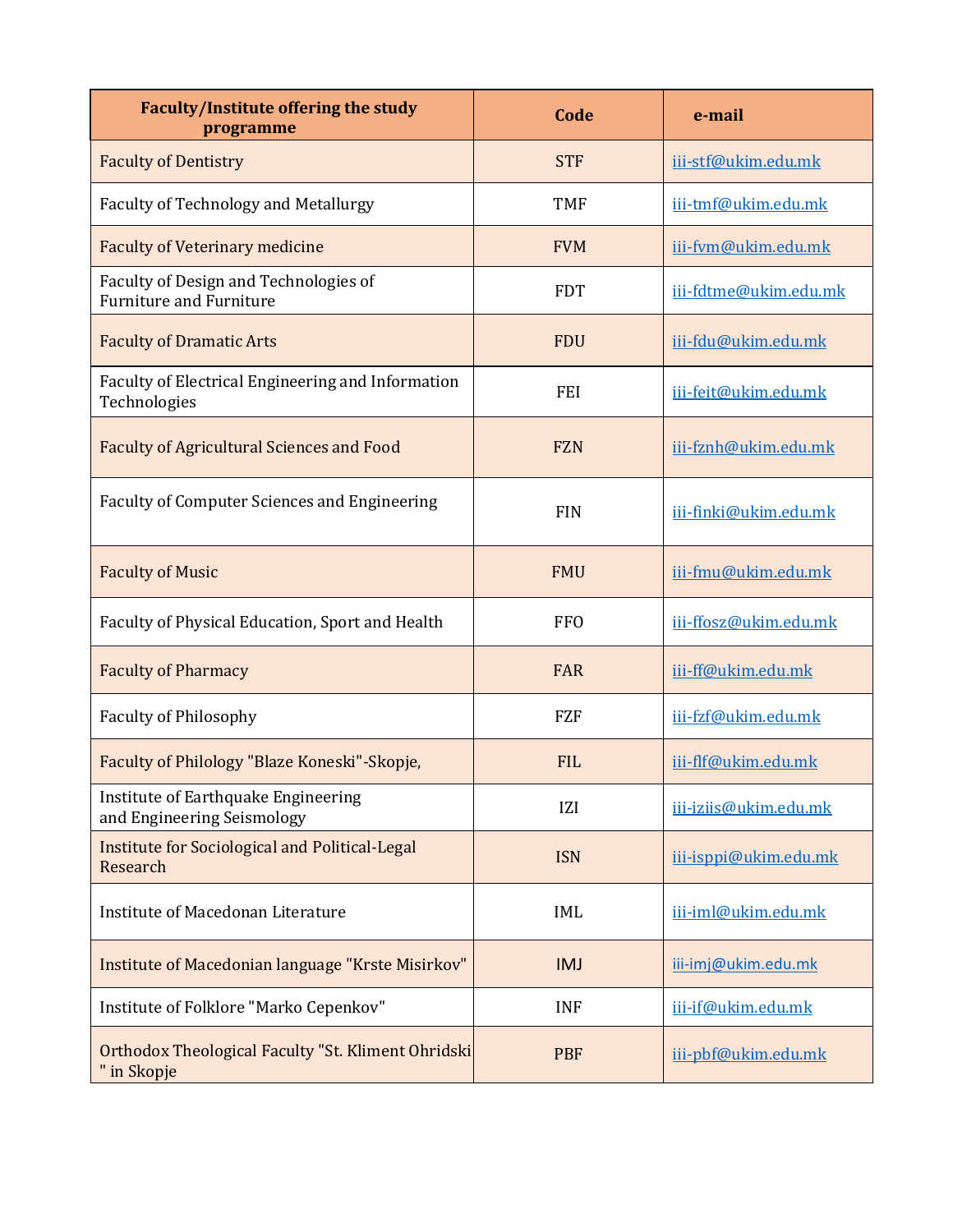| Faculty/Institute for application in case of<br>multiple organizers of study programs                                                                                                                                                                                                                                                           | Code       | e-mail              |
|-------------------------------------------------------------------------------------------------------------------------------------------------------------------------------------------------------------------------------------------------------------------------------------------------------------------------------------------------|------------|---------------------|
| <b>Faculty of Economy</b><br>for Organizational Sciences and<br><b>Management / with the Economic</b><br>Institute and Institute for Sociological<br>and Political<br>-Legal Research<br>for Economic Sciences/with<br><b>Economic Institute</b><br>for Statistical methods for<br><b>Business and Economy / with the</b><br>Economic Institute | <b>EKF</b> | iii-ef@ukim.edu.mk  |
| <b>PSI Institute of National History</b><br>for Cultural History and Geography<br>of Macedonia/ with the Faculty of<br><b>Natural Sciences and Mathematics</b><br>for the History of<br>Macedonia/ with the Faculty<br>of Philosophy                                                                                                            | <b>INI</b> | iii-ini@ukim.edu.mk |

**2.** In the **Subject** when sending the e-mail the candidate state the **Faculty/Institute**- organizer of the study program for which they apply and submit documents and the Code according to which the list of candidates will be announced

Each candidate generates his/her own code in the following way:

The Code of the Faculty/Institute+ first 7 digits of the Personal Identification Number (PIN) of the candidate.

## **An example:**

In case the student applies and submits for the study program at the **Faculty of Medicine**, the Code from the second column is inserted given in the Table above + the first seven digits from the PIN number **2612963**450029 of the candidate.

**Subject: Faculty of Medicine– MED2612963**

## **3. As a text in the e-mail the following should be stated:**

- First and Last Name;
- Study program; the candidate applies for
- Faculty/Institute- organizer of the study program

It is obligatory that the candidates obtain an electronic confirmation that the e-mail is received.

#### **4. The Candidate applying for the Public Call, encloses in the Attach File the documents listed below ( in PDF-format), together with the Application Form, and sends them to the two email addresses given above:**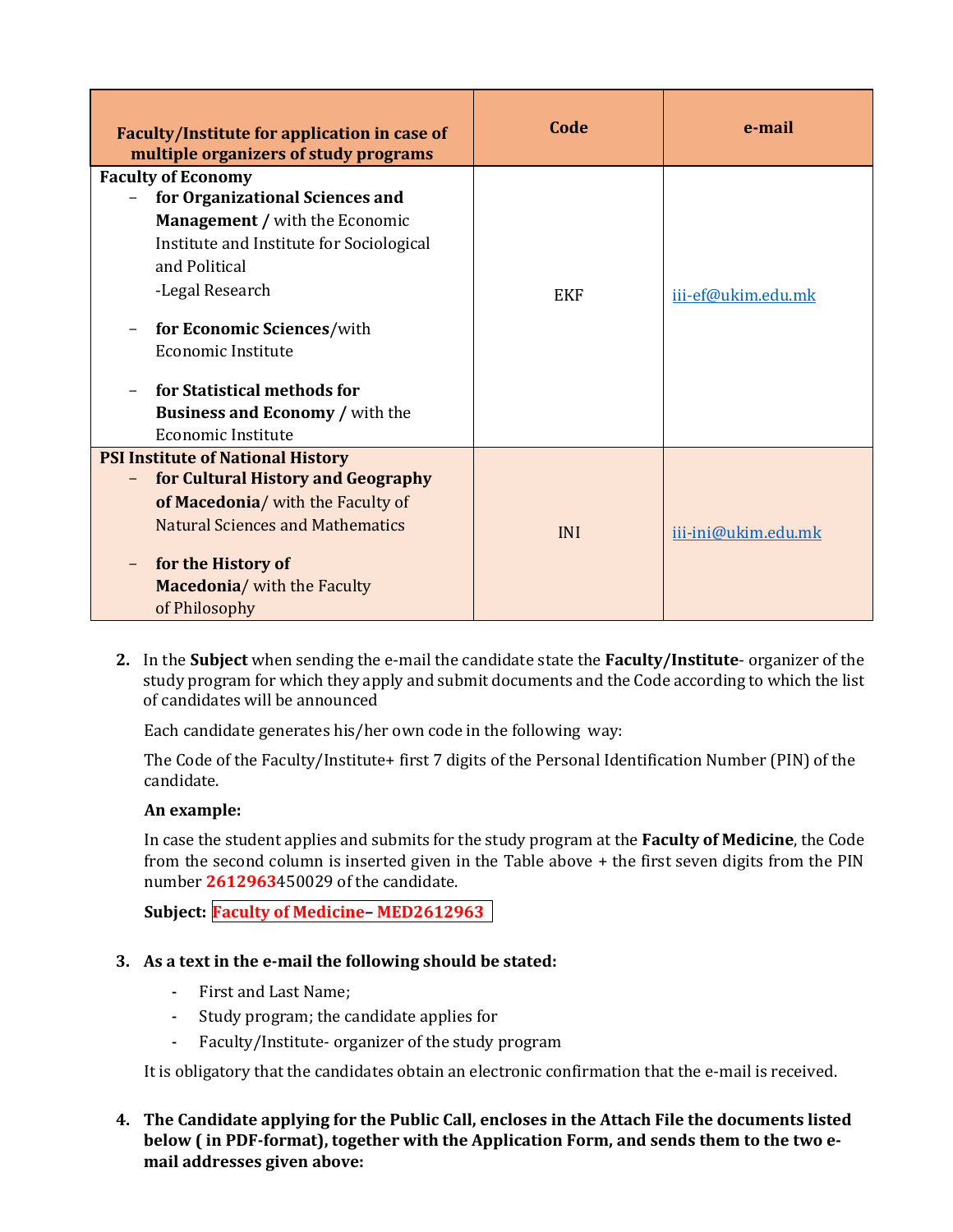- Application Form stating the selected study program for which the student applies (**Form O1-PK - Application Form);**
- motivation letter stating the area of research;
- An initial consent by the mentor from the List of Mentors **(02-PSM-Initial Consent of the Mentor)**;
- short biography;
- a certificate for passed exams from the first cycle of studies, i.e. from undergraduate studies;
- a certificate for passed exams from the second cycle of studies, i.e. from postgraduate studies;
- a diploma for the first cycle of studies that is, undergraduate studies
- a diploma for the first cycle of studies that is, postgraduate studies
- a certificate of English language proficiency;
- candidates who have completed their higher education, undergraduate studies (first cycle) and postgraduate studies (second cycle) abroad, submit verified documents (nostrification), which prove the fulfillment of the conditions for enrollment in the third cycle studies doctoral studies, as well as equivalence of the grades, if the assessment system is different from the one in the Republic of North Macedonia.

#### **5. Upon completion of the Call, the Faculty/Institute announces the preliminary list of admitted candidates for doctoral studies, for each study program.**

A special list is announced for the candidates who do not meet the requirements for enrollment in doctoral studies, a separate list is announced.

The lists are announced on the website of the respective unit/ Faculty/Institute. The announcement is made so that the personal name of the candidate is marked with a code that is known only to the candidate and the Council of the study program.

The Candidates have the right to file a complaint.

The complaint shall be submitted in writing to the Council of the study program, i.e. the Council of the joint study program. The Decision of the Council of the study program, i.e. the Council of the joint study program after the complaint is final.

After the completion of the procedure for the complaints (if any), the Council of the study program, i.e. the Council of the joint study program, submits the list of enrolled candidates to the University Professional Council for Doctoral Studies.

#### **6. The University Professional Council for Doctoral Studies defines the final list of enrolled candidates for each study year and announces it on the website of the University with a Code generated by the candidate in the e-mail.**

The determined list of accepted candidates is final.

#### **7. Enrollment of candidates is made at the Faculty/ Institute offering the study program, in compliance with the final list of candidates.**

The students apply at the Student Enquiries Section at the coordinator for the third cycle of studies and submit the following documents:

- academic record and application form;
- two photographs (two photographs with dimensions  $3.5 \times 4.5$  and one with dimensions  $2 \times$ 3);
- final consent by the Mentor **(O3-KSM- Final Consent by the Mentor)**